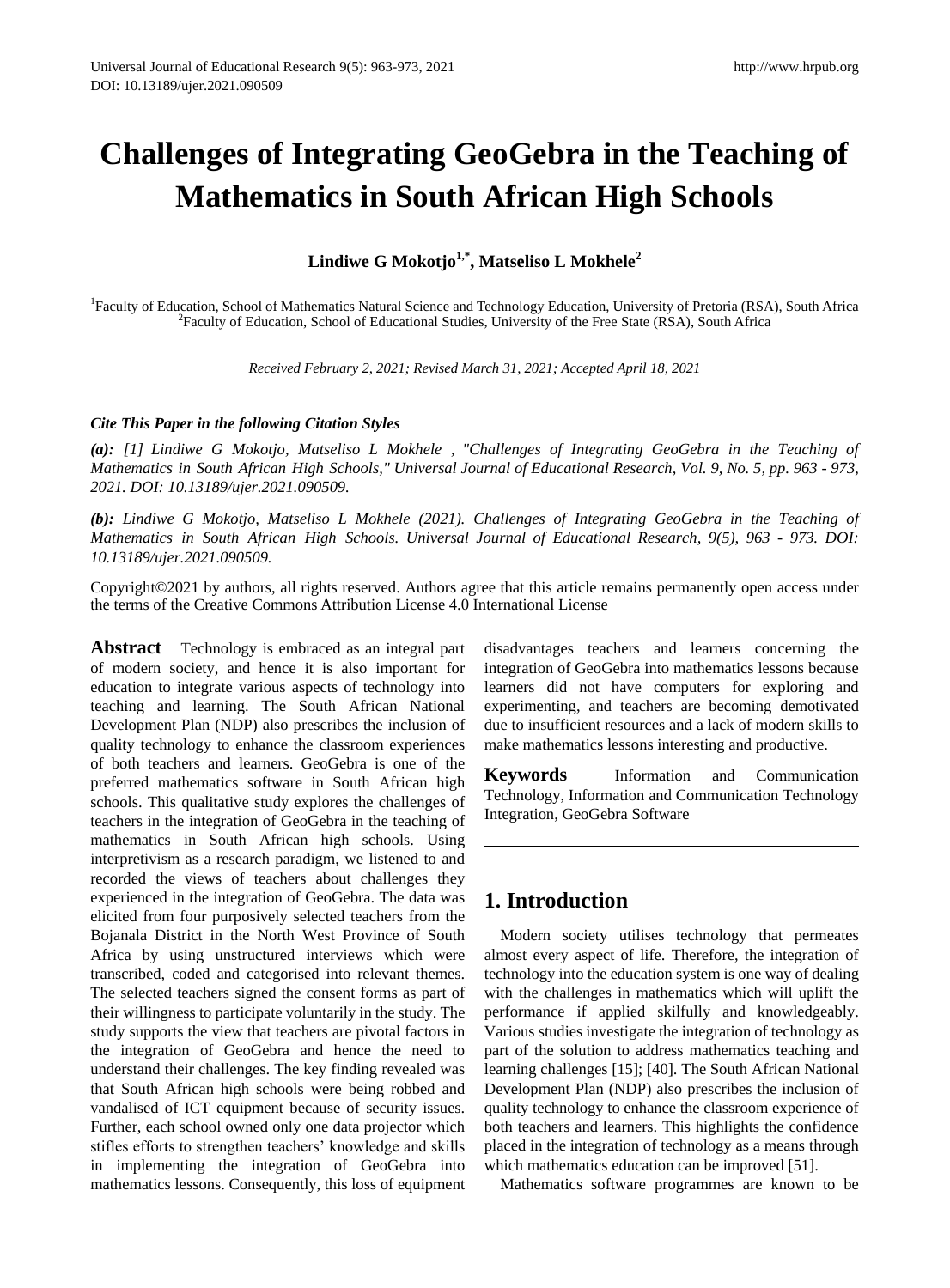advantageous as it encourages teachers to focus on specific mathematics topics, bring about dynamic movement, utilise sound and graphics to enhance learning by making a contribution to problem-solving tasks, practising number skills, and exploring patterns and relationships [59]. These assist learners with conceptualising and simplifying abstract ideas in mathematics which enhance their learning and improve academic results. GeoGebra is one of the mathematics software tools that is regarded as being effective in teaching mathematics, not only for better conceptual understanding, but also that it promotes a fun-learning atmosphere [57]. Understandably, the Ministry of Education in Australia has made GeoGebra software freely available at schools and universities since 2006. It has also been adopted by Florida Atlantic University in America for their mathematics project to enhance the teaching and learning of mathematics [33].

According to [54], in *Trends in International Mathematics and Science Study* (TIMSS), which is a mathematics assessment written by South African high school learners in Grade 9, South Africa is ranked among the weakest internationally, in terms of mathematics performance.

Hence, modern technology and other relevant software tools including GeoGebra should be used as part of the integration strategy in the teaching and learning of mathematics in order to upgrade performances. GeoGebra has been applied widely in South African high schools with research showing its use mainly in KwaZulu-Natal, Limpopo, and Gauteng [11];[16].This article identifies challenges experienced by teachers in South African high schools concerning the integration of GeoGebra into mathematics lessons.

Integrating technology into mathematics teaching-learning situations remains a challenge for teachers; and this emanates from a lack of teacher development in the use of technology [21];[7]. The other known challenges faced by teachers are inadequate infrastructure, limited number of computers, and other necessary resources [23]. In some instances, the teachers lack ICT skills, while some lack a positive attitude towards applying new forms of teaching in mathematics. These factors pose challenges on how technology can be successfully integrated into the education environment.

[67] contends that most schools in South Africa have ICT resources; however, these resources are mostly either underutilised or abandoned completely. [52] confirm that the challenge in the integration of technology in teaching is the lack of necessary skills in teaching in a manner that enhances learner performance. [10] adds that a lack of support from teachers' managers, and a lack of teacher confidence, have been some of the hindrances in the integration of technology. The United Nations Educational, Scientific and Cultural Organisation [66] advises that the accomplishment of technology-enhanced learning lies in the ability of the teacher to effectively integrate technology

into classroom lessons. We, therefore, believe that teachers are critical in making technology operational in their classrooms in a manner that will benefit learners. Hence, this article seeks to understand the teachers" challenges in the integration of GeoGebra in South African high school mathematics teaching.

# **2. Literature Review**

## **2.1. Integration of Technology**

The general integration of ICT in learning has inspired teachers to create learning materials that are innovative and promote an active learning environment that is learner-centred. This promotes learning that is relevant to the development of learners with  $21<sup>st</sup>$  century skills [55]; [63]. The learner-centred teaching environment is the opposite of the traditional method ("talk-and-chalk") learning environment where the teacher and the textbook have been the central part of the learning process [16].

# **2.2. Integration of GeoGebra in Teaching and Learning**

GeoGebra was designed by Markus Hohenwarter as an open ‐ source dynamic mathematics software that incorporates geometry, algebra and calculus into a single, open - source, user - friendly package. GeoGebra was the subject of the master"s thesis project of Markus Hohenwarter at the University of Salzburg in 2002 [34]; [33]. This software combined features of previous software programmes such as Maple, Derive, Cabri and Geometer's Sketchpad [56]. GeoGebra is a free and user - friendly programme that connects geometry and algebra [71]. [43] refers to GeoGebra as an interactive geometry, algebra, statistics and calculus application intended for learning and teaching mathematics from the primary level of education to university level. GeoGebra allows for the creation of interactive web pages that are used for the demonstration and experimentation of various mathematics concepts [30]. It is available on multiple platforms, with desktop applications for Windows, OS, Linux and Mac. It also has tablet applications for Android, Apple and Windows [43].

In a study conducted by [16] on the integration of GeoGebra software in teaching mathematics in high school, it was found that "the integration of information technology (IT), GeoGebra in particular, into teaching and learning of secondary school mathematics can serve as a scaffold on which changes and developments in curriculum can be better managed". However, it is also important to note that the integration of any ICT tools does not occur in a vacuum. Hence, [2] describes the commitment of the administration to support the school management which in turn should bolster up the teachers. The school management should also be directly involved in ensuring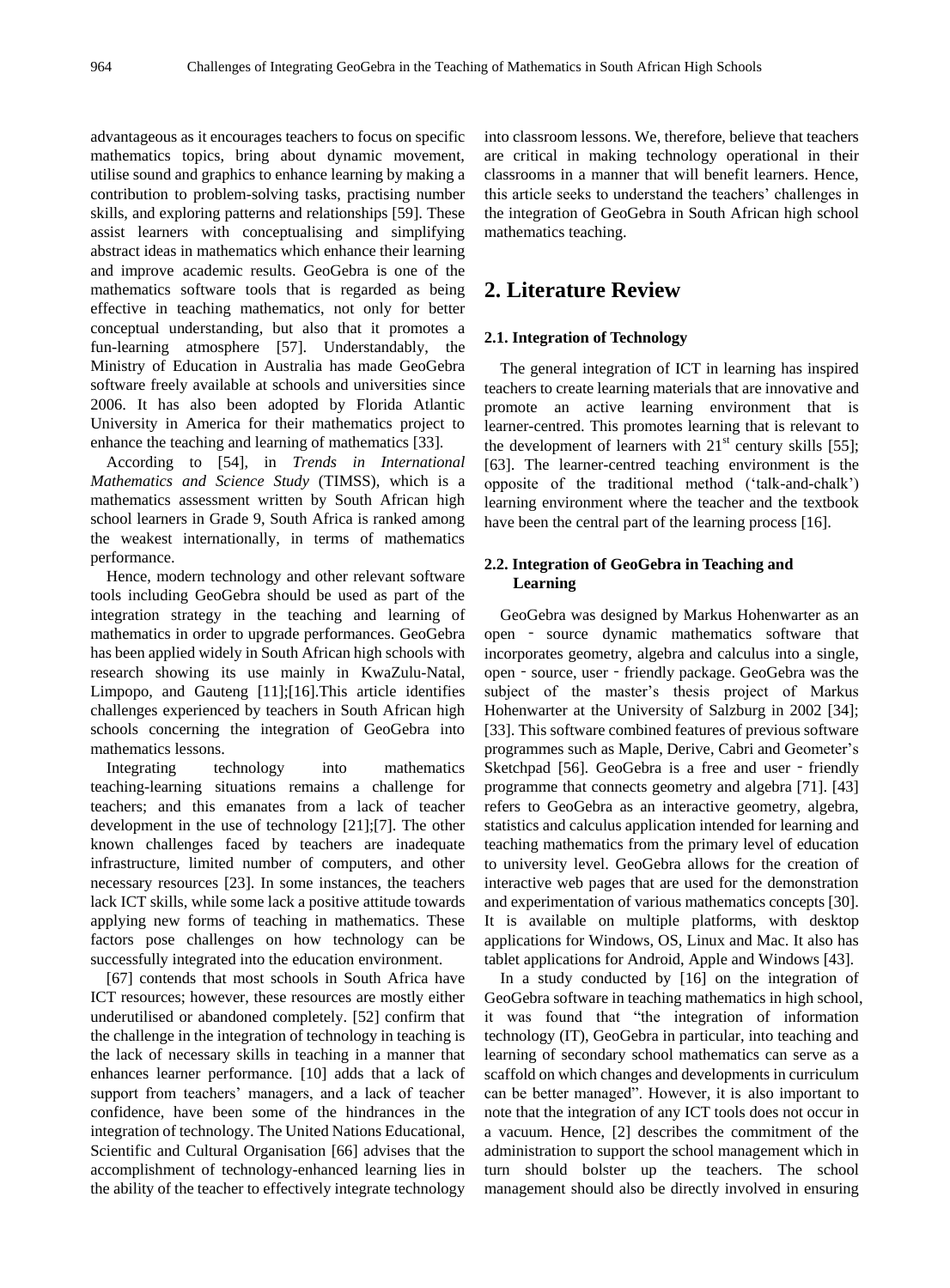that the resources are available and in good working order.

Various countries have endorsed the integration of GeoGebra in the teaching of mathematics. In Slovakia, a study presented several possibilities of how GeoGebra might be integrated into education. GeoGebra is recommended for solving geometry tasks in the new Slovak curriculum for secondary schools [29].

In Malaysia, [53] studied the effects of using GeoGebra to teach students fractions. The study revealed that the use of GeoGebra to teach fractions is very effective. This was evident through the improved scores of the students in the experimental group. The findings highlighted that the students in the experimental group performed better than those in the control group who were taught using the traditional learning method. The software also enhanced visualisation and understanding of the concept of fractions for both the teacher and the students. Hence, GeoGebra is also endorsed in teaching geometry content in Malaysia [9].

A study conducted in Singapore on the innovative activities that could develop geometric reasoning skills assisted by the open-source software GeoGebra, found that students who were taught by using GeoGebra made good progress towards mathematical explanations, which provided a foundation for further deductive reasoning in mathematics. The conclusion was that the dynamic nature (drag feature) of the software influenced the form of explanation, and that the students were able to generate the solution and respond appropriately. Consequently, it was found that GeoGebra made the learning of abstract concepts far more meaningful as it helped to visualise related concepts [69].

In Indonesia, GeoGebra is also a mathematics tool of choice. [60] present an argument that GeoGebra is free software that includes algebra, geometry and calculus into one package, whereas other packages treat them separately. For example, analytical geometry is viewed as difficult by most students because it is abstract and needs to be solved using algebraic principles.

A study was conducted in Nigeria to examine the effects of GeoGebra software on the performance of high school learners in mathematics. Using random sampling, two classes were divided into two groups - an experimental group and a control group. The experimental group was taught using GeoGebra and the control group was taught using the conventional method. The findings showed that the learners who were taught via GeoGebra performed better than the control group [3].

A study conducted in South Africa in the Limpopo Province concerning the integration of GeoGebra in teaching linear functions in Grade 9, found that the learners who were taught with the use of GeoGebra outperformed the learners who were taught without GeoGebra. It was, therefore, recommended that teachers use GeoGebra as a tool as it is user-friendly and effective for planning lessons.

Similar studies conducted in KwaZulu-Natal to establish

the impact of the integration of GeoGebra in the teaching of Euclidean geometry, established that learners who had been taught through the integration of GeoGebra performed better than those who had not been exposed to it [11]; [47]. These results indicate that GeoGebra facilitates the understanding of abstract concepts in geometry.

# **2.3. Integration of GeoGebra in the South African Mathematics Curriculum**

In this section we explore relevant literature that links the effectiveness and relevance of GeoGebra in the South African high school curriculum. This will provide contextual evidence of the challenges faced by teachers in the integration of GeoGebra in terms of GeoGebra"s value when applied to high school mathematics classroom settings.

## 2.3.1. Effectiveness of GeoGebra in Algebra

Functions refer to mathematics work that relates to the relationship between variables in terms of numerical, graphical, verbal and symbolic representations. Functions may be represented in the form of tables, graphs, words and formulas. The algebra section of the curriculum also encapsulates the investigation of algebraic expressions and the simplification of exponents. Learners have to understand the mathematical rules and language that are necessary for effective learning [22]. For example, when dealing with algebraic concepts, one needs to multiply the binomials (which has two terms e.g.  $2x - 2$ ).

[48] investigated the effect of integrating GeoGebra in linear functions and found that learners who were taught linear functions using GeoGebra performed better than learners who were taught the same topic using "chalk and talk". [48] further attest that GeoGebra is effective in teaching linear algebra where the gradient and y intercept of a line may be investigated. Of great assistance, was [14] who designed various GeoGebra applications where teachers and learners can experiment and learn about solving quadratic equations.

# 2.3.2. Effectiveness of GeoGebra in Euclidean Geometry and Measurement

According to [22] the Euclidean geometry and measurement section in the FET Phase of the South African curriculum covers the investigation and forming of conjectures about the properties of special triangles (isosceles, equilateral and right-angled triangles e.g. a kite), quadrilaterals and polygons. Additionally, [17] designed a GeoGebra application that provides an illustration of teaching geometry concepts such as various properties of triangles using GeoGebra. GeoGebra assisted students when drawing sides of triangles and measuring the angles. For example, when dealing with a scalene triangle, it was clear that all sides and the interior angles were not equal.

Various studies have been conducted on the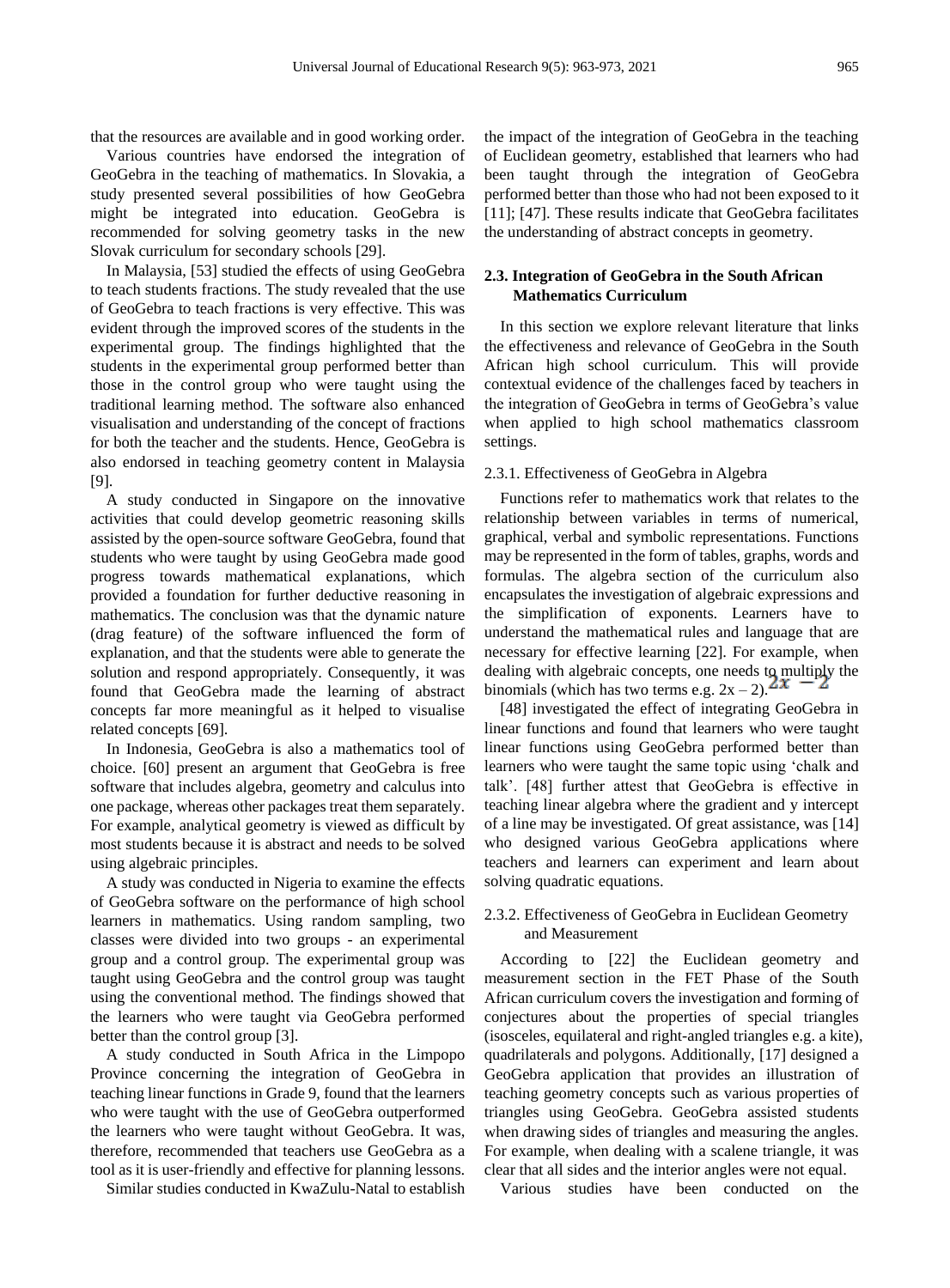effectiveness of GeoGebra in teaching geometry. [68] found that learners taught via the use of the GeoGebra software made better progress in understanding mathematical explanations, which provides a foundation for further deductive reasoning in mathematics. Other researchers also illustrated the advantages of utilising GeoGebra in the understanding of Euclidian geometry specifically in lines, angles, triangles, and problem-solving skills [36]; [37]. Further, [74]; [57) illustrated the positive impact of understanding circles, and cylindrical and spherical coordinates through the integration of GeoGebra.

## 2.3.3. Effectiveness of GeoGebra in teaching Trigonometry

Using GeoGebra software for the section on Functions (high school trigonometry), a task is given as follows: Evaluate trigonometric functions of an angle given on its terminal ray [14].

According to [74] and [38] GeoGebra is effective in teaching trigonometric concepts with a special focus on periodicity of trigonometric functions.

It can be concluded that the integration of GeoGebra helps in creating a learning environment in which learners can discover, explore, conjecture, and visualise. It has the advantage of fostering conceptual understanding of abstract mathematics concepts included in the South African high school curriculum.

# 2.3.4. Professional development (PD) in teaching and learning mathematics using ICT software

Research highlights the teacher as being the most important component in the integration of ICT and ICT software in the teaching environment [71]. [69] recommends that teachers can gain knowledge of the integration of technology through ongoing professional development (PD) sessions relating to technology integration and classroom teaching-learning situations. This section explores the role of PD and how teachers are supported in the integration of ICT and ICT software in various parts of the world. Teacher PD should address the multiple forms of knowledge required for teaching, and involve the development of effective processes of knowledge management [69]. Other studies have emphasised the potential of PD and advised that it should be tailored to local conditions but included with global best practices [6]. Teacher-training courses, both pre- and in-service, can assist teachers who are apprehensive to move faster and adopt technology, while stepping up levels of ICT integration with more enthusiastic teachers [1].

#### **2.4. Challenges in the Integration of GeoGebra**

This section addresses the threats and challenges of integrating ICT in teaching mathematics. The literature relates to the challenges of integration and unpacks new perspectives and role- modelling strategies on how teachers can effectively integrate ICT tools in teaching mathematics in high schools. This study is focused on the

integration of ICT software, specifically GeoGebra in the teaching of mathematics in high schools in SA. However, GeoGebra is used in conjunction with other software packages. Hence, it becomes relevant in this context to note the challenges with respect to ICT in general while specifically referring to GeoGebra software.

Challenges existing from the early period of the introduction of ICT in teaching and learning having been identified as far back as in 1999. The challenges were classified into first (external) and second (internal) order barriers [26]; [27]. First-order barriers are challenges associated with access to and support in using technology. Second-order barriers relate to teachers' beliefs on how ICT should be used in teaching and learning; and these include the pedagogical beliefs and classroom technology practices.

Three reports from countries that have a good record of mathematics performance according to TIMMS explore the first-order barriers for technology integration. In a case study from Indonesia, [41] refer to the lack of funding and inadequate support to staff. In China, a case study by [72] highlighted the acquisition of cutting- edge technologies in teacher education. In Combodia, [24] laments the lack of digital resources and infrastructure as first-order barriers in the integration of ICT. [64] identified an additional level of challenge (the third order) in the integration of ICT in teaching and learning that emerged from the work of [26] this refers to the teachers" pedagogical strategies and how they improve their teaching practice through technology.

In South Africa, a study by [46] on improving teachers' technological pedagogical content knowledge for teaching Euclidean geometry using mathematics software, observed challenges faced by teachers in the integration of ICT software which were: teachers' negative attitude towards lesson preparation, teachers" burdensome workloads, and access to ICT versus quality of ICT. [8] attest that teachers" challenges in the integration of ICT software, specifically in the teaching of science and mathematics, are linked to teachers" lack of training and skills to use these software tools. Further, unsuitable school environments, lack of resources, and teachers' reluctance, were the main barriers preventing the implementation of technology in education [42]; [62]. However, it was specifically highlighted that teachers' lack of confidence, set beliefs and attitudes towards the role of technology, and their ability of successfully implementing ICT modernity within schools, were more profound as barriers (Ibid).

[42] confirms that the introduction of ICTs in schools poses a major challenge in that ICT-based methods of teaching are resisted by teachers due to fear of change and lack of skills in incorporating the new ICT tools. Thus, when teachers lack the skills or feel intimidated by ICT tools, they tend to abandon the mathematics software and miss the opportunity to create interesting and innovative learning activities.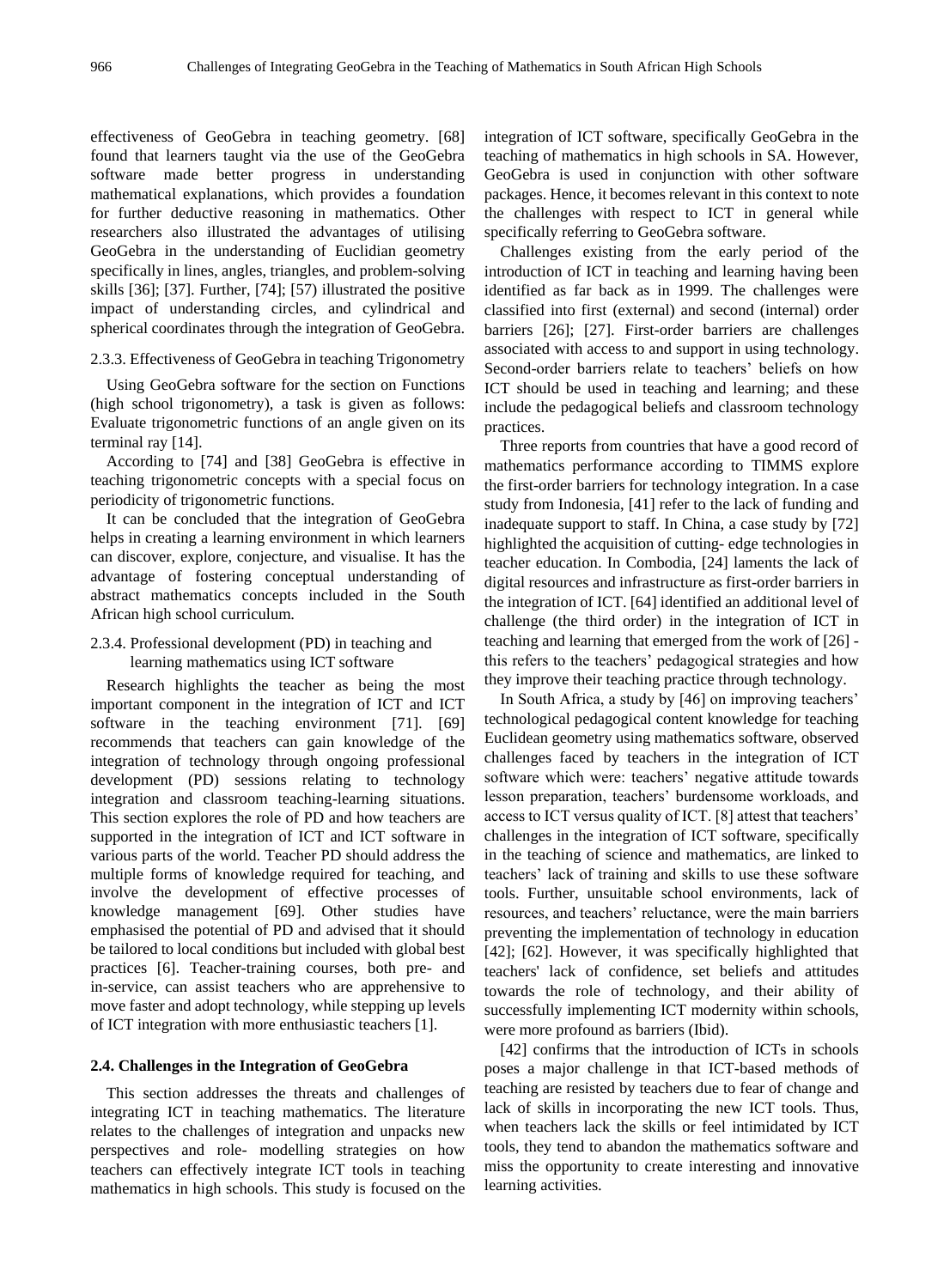# **3. Methodology**

This article is part of a larger study that qualitatively explored the practices of four teachers in integrating GeoGebra in the teaching of mathematics in South African high schools. This study used all the participants from the bigger study to draw on their experiences in the integration of GeoGebra in the teaching of mathematics. According to [19], qualitative research empowers individuals to share their lived experiences. This study is aligned to the interpretivist methodological paradigm which is based on the principle that the researcher understands the meanings and interpretations of participants' own perspectives [28]. According to [50] the data collected under the qualitative research paradigm can be supportive in understanding the individual"s views and opinions. We further employed a case study as the research design. According to [18], a case study is a "design of inquiry … in which the researcher develops an in-depth analysis of a case, often a program, event, activity, process, or one or more individuals". We considered in detail the cases of four teachers, each as a separate case, and then performed an intra-case analysis. In order to collect the necessary data, four purposively selected teachers from the North West Province in South Africa were interviewed using recorded semi-structured interviews. The collected data was analysed using content analysis which is described by [25] a reflective process in qualitative research. The recorded interviews were therefore transcribed, coded and categorised into meaningful themes, mainly focusing on teachers who were using GeoGebra and received training to implement it in their mathematics teaching. All the participants were provided with informed consent forms which were signed as part of their pledge to participate voluntarily in the research.

# **4. Findings and Discussions**

In this section, we present the findings of the study that emerged from the data. These findings will be presented through the following themes, school security to retain ICT tools; school environment; professional development and support in the integration of GeoGebra. The bibliographical data of the teachers who participated in the study is also presented in this section. Such data provides a brief background of each participant namely, Mr Magwe, Mr Sebaya, Mr Golenyane and Mr Maziya (all pseudonyms for confidentiality purposes). Lastly, the direct quotations from the participants are also included in this section to support the findings of the study.

Magwe is a high school teacher with six years' experience in teaching mathematics, physical science and technology from Grades 8 to 12. He holds a BSc in Computer Science and Electronics, a Postgraduate Diploma in Education, and Postgraduate Certificate in

Education (PGCE). He has been using other ICT tools and GeoGebra for 18 months

- Sebaya is a teacher with six years' experience in teaching mathematics, natural science and technology from Grades 8 to 13 in most provinces in South Africa. He holds a BEd Honours degree, a PGCE in Natural Science and Mathematics, and B. Comm Statistics degree. He has been using other ICT tools and GeoGebra for over a year.
- Golenyane is a teacher with nine years' experience in teaching mathematics, natural science and computer science. He holds a BSc Computer Science degree and a PGCE qualification. He has been using GeoGebra and other ICT software tools for six years.
- Maziya is a teacher with five years' experience in teaching mathematics and physical science in Grades 8, 10 and 12. He holds a BEd degree in Science and Mathematics, a BEd Honours degree in Physical Science, and is currently working on his MEd. He has been using other ICT tools and GeoGebra for over a year.

The themes that emerged from the study:

## **4.1. School Security to Retain ICT Tools**

Literature has shown that, although South African schools received computers, tablets and e-Whiteboards from private donors and NGOs, these tools gathered dust as they remained unused by the schools [67]; [8]. The teachers who were interviewed expressed concern over security at their schools in terms of use and storage of ICT equipment. The data from this study further reveals that the ICT tools were either stolen or vandalised while on the school premises; this is in contrast to the predominant belief that ICT tools were there, but just not used. According to the participates, once stolen, these ICT tools were never replaced, thus the integration of ICT tools into teaching-learning is compromised. Additionally, [58] reports that some schools lock computers away in the storerooms where teachers and learners cannot use them because of fear of them being stolen instead of engaging better and fool-proof security strategies – this act stifles ICT integration. The integration of GeoGebra is further compromised because learners are deprived of the opportunity to explore GeoGebra independently. Participants unanimously related to learners' lack of ICT tools due to security issues. Magwe stated:

*The computers were stolen from the lab. The interactive board was taken from the wall. It was bad… I think it's people who knew where we keep our technology. After that, learners did not have any computers. GeoGebra is wonderful but yooh! It's sometimes challenging to use it because sometimes you want learners to practise using GeoGebra but they can't.*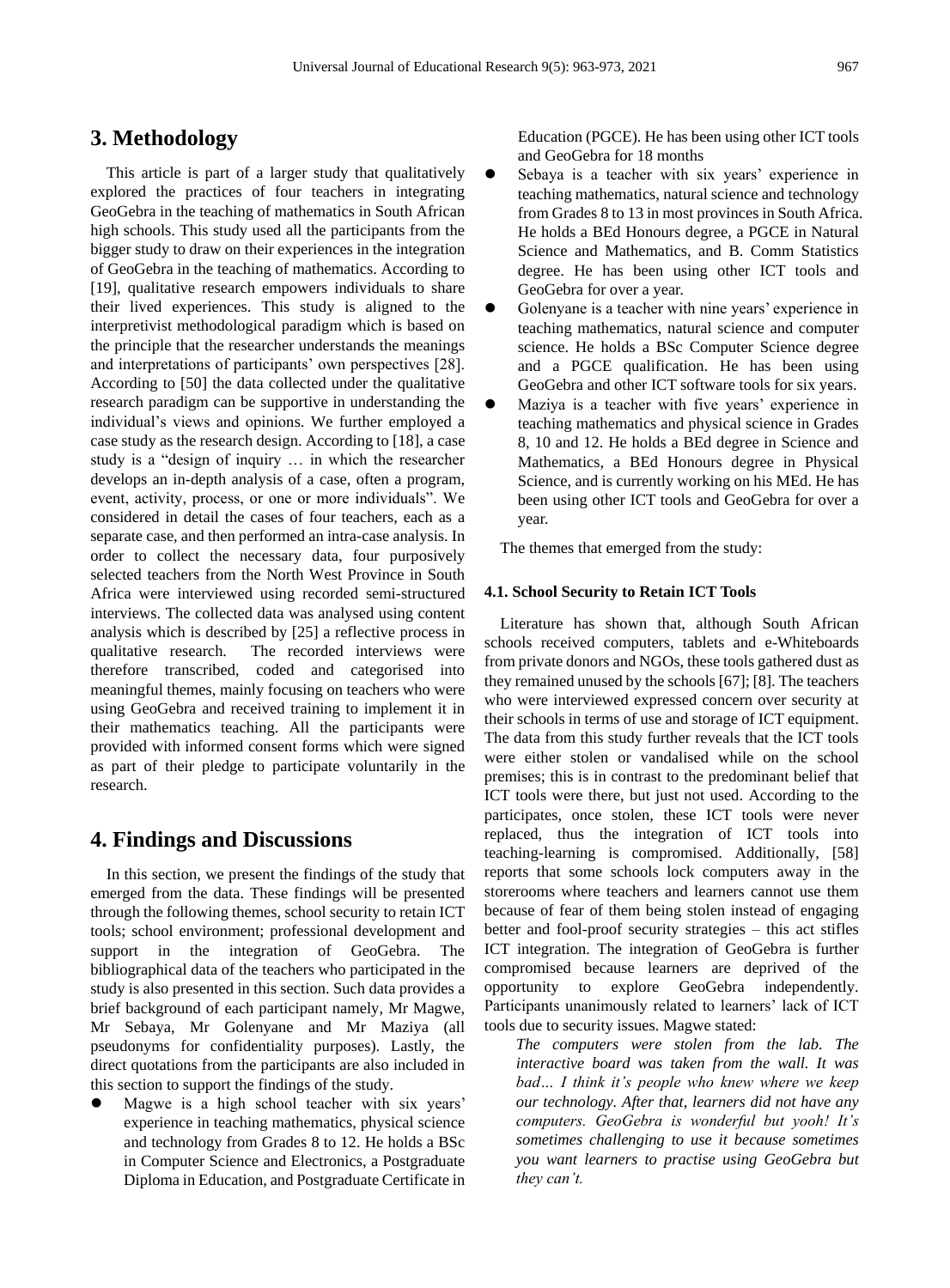Maziya reiterated that his school lacked resources because of the theft of ICT tools such as computers. He added that it was frustrating because no one was ever held accountable for such an act, even after reporting it to the authorities.

Maziya indicated:

*You know Mam… all computers were stolen from this school. But no one was arrested. This school is so close to the community. You want to tell me that no one saw anything?*

Golenyane also expressed concern that ICT tools such as interactive whiteboards were vandalised.

*It's a shame. Last Friday…. They had cut the power supply to the smartboard. But, I can't connect because I don't have a power supply to the smartboard. They have cut the cables and the power supply.*

As indicated by (44) The interactive whiteboard is one of the valuable ICT tools because it is versatile in its use. With the interactive whiteboard, learners are able to actively engage with the content, receive instant feedback on what they are working on, and manipulate the learning objects. The interactive whiteboard would also blend well with GeoGebra. For example, many chances to interact with the whiteboard were missed even just to observe and experiment with the features in GeoGebra.

Sebaya shared similar sentiments expressing the view that the absence of computers was affecting his attitude towards using GeoGebra for teaching. He indicated that he was reluctant to use GeoGebra in his mathematics lessons because learners lacked access to computers. Sebaya shared that:

*… [I]t would be nice if learners can have computers. Maybe if we had a computer lab because we could have a lesson and learners can do some work on GeoGebra. They could do a classwork task. I think that it would be interesting.*

From the above quotations, it is clear that the loss of ICT tools through theft and vandalism is a challenge to the integration of ICT, especially to GeoGebra. GeoGebra would be more beneficial if learners have an opportunity to experiment with the mathematics concepts themselves. [4] concur that the learning environment and lack of ICT resources directly impact on the integration of ICT in the teaching and learning of mathematics. [20] further confirm that the absence of technology from schools compromises the learners' degree of success in the  $21<sup>st</sup>$  century. Participants reflected on the theft of computers as the main compromising factor in the integration of any form of technology in the teaching and learning of mathematics. This reflected on the weakness of the security systems, which was exacerbated by the lack of insurance for ICT equipment. Hence, when these valuable items were stolen or vandalised, there was no replacement. Teachers and learners had to return to traditional teaching methods

seeing that ICT tools were lacking; and this situation demoralised teachers and learners and affected their attitude towards ICT integration into mathematics lessons.

#### **4.2. School Environment: Management Support**

The commitment of the school administration members is an important factor in the facilitation of ICT integration. [5] describes this commitment as the support that school management needs to give to teachers. (5) further adds that school management must procure and ensure that the resources are in good working order and that teachers have the skills to use them, in addition to making tight security arrangements for the safe storage of equipment.

In this study, we found that in all participants' schools, teachers had only one projector to use for the entire school. All teachers who participated in this study had access to a projector and laptop with some indicating to owning either a tablet or smart cell phone that they also used as part of their teaching and learning programmes. The teachers who we interviewed indicated that they preferred using the projectors when integrating GeoGebra into their mathematics lessons. However, the schools had only one projector each and that meant that at times it would not be available when required. Magwe highlighted that:

*We have one projector that we share with other teachers. It is a projector for the whole school. If the Economics teacher needs it …. he uses it. Physics teacher needs it…. he uses it. We used to have the interactive whiteboard that was in the lab. Yooo… learners enjoyed working on it.* 

The excerpt above indicates the limitations of having one projector equipment per school. This indicates that even if the teacher plans a lesson that incorporates GeoGebra through using the projector, there would be no guarantee that the same lesson will take place as planned. This kind of uncertainty would be demotivating to teachers who are keen on introducing the integration of GeoGebra as well as other ICT tools in their teaching of mathematics. Magwe mentioned that he found value in using of the projector but the challenge as mentioned earlier, was that there was only one projector. He lamented:

*You know, Mam, the projector has changed learning in class. At least now, I can download videos or use videos that were donated to the schools and learners can watch these videos. We have one projector that we share with other teachers. It is a projector for the whole school. If the Economics teacher needs it …. he uses it*. *Physics teacher needs it…. he uses it. We used to have interactive white board that was in the lab. Yooo… learners enjoyed working on it.*

Magwe, as indicated in the above extract, expressed his willingness to integrate ICT tools into his lessons. However, with limited resources, such as one projector for the entire high school, the demoralising element comes into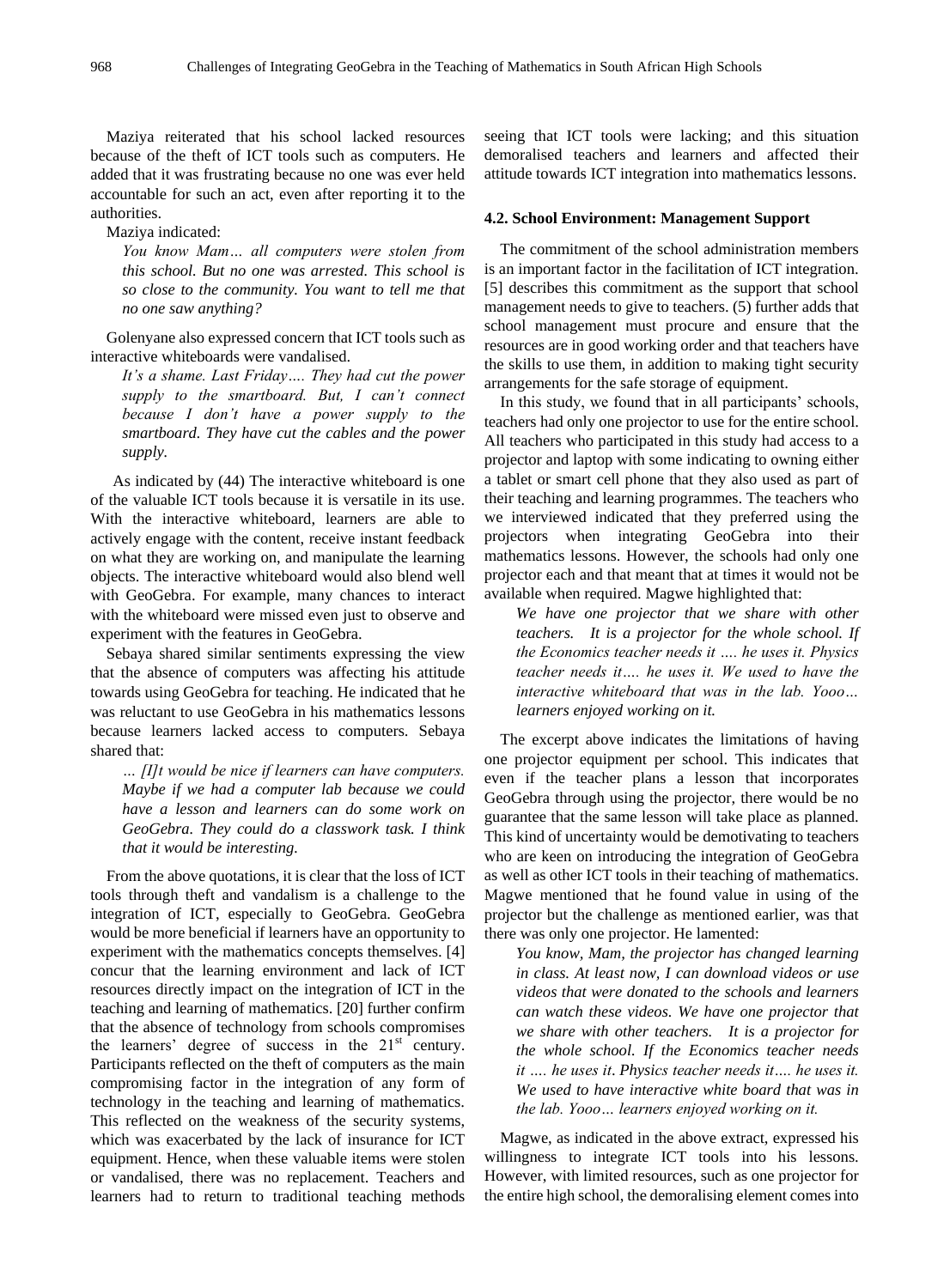play; and this thwarts the efforts and enthusiasm of teachers who are willing to integrate GeoGebra into their teaching-learning classroom situations. This situation would therefore require the support from the school management. As indicated by [2] the school management needs to procure and ensure that the resources are in good working order and that teachers have adequate skills to use them.

# **4.3. Lack of Professional Development (PD) and Support in the Integration of GeoGebra**

The professional development (PD) of teachers is a crucial process for the successful integration of ICT in teaching and learning. [30] postulates that teacher development, which is focused on the training of teachers, specifically on how teachers can integrate ICT in the mathematics, is a necessity. This study established that teachers were given GeoGebra software with minimal support and there was no relevant person to contact whenever they experienced challenges. This is in agreement with [35] who emphasises that there is a need to upgrade teacher-training policies and programmes in developing countries. It is however appalling how all the four teachers who were interviewed for the purpose of this study could not remember the officer from the Department of Education who offered them training for GeoGebra. All these teachers referred to him as the "guy" who offered GeoGebra training. This was a strong indication of the lack of a relationship and communication between the teachers and the officials who are responsible for the training of teachers in the integration of GeoGebra. Magwe confirmed:

*The challenges that I have, honestly, I wish that the guy could come back again. Yes, because though we did try to introduce some concepts of skills or whatever, I feel it was not enough. We were looking at the laptop, all of us so I wish he would come back for us to learn more things.*

Golenyane also experienced similar frustrations as Magwe concerning training opportunities relating to GeoGebra:

*I can say, I never received any training in GeoGebra. The guy from the Department of Education came. He showed us briefly, how we can integrate GeoGebra. I can't call that training. It was too quick. But I could follow because I knew GeoGebra.*

Magwe reiterated that the last time (and first) they saw the Department of Education official was when he came to introduce GeoGebra to them.

*The last time we saw the guy from the Department was when he came to show us the software. No one has said anything since then*.

Maziya was also of the view that the GeoGebra training was not adequate enough to prepare them to integrate GeoGebra in the teaching of mathematics with confidence. Maziya added:

*You know… it will be nice if that guy who gave us GeoGebra can come again. Just show us what this can do….I don't like using it (GeoGebra) sometimes because I am not sure of what I want to do*.

From the above quotation it became evident that due to the minimal training on the integration of GeoGebra, Maziya was not confident in integrating it in the teaching mathematics.

Magwe also shared the same thoughts that even though he believed GeoGebra was a good mathematics teaching tool, he was sometimes reluctant to use it because he believed he needed more training to be able to use GeoGebra with confidence. He responded:

*I can say GeoGebra is good and is free but it is difficult because no one showed us properly how to use if for this and for that. There are somethings that I want to do using GeoGebra but yoo … I struggle and then I just leave it.* 

Sebaya also had a similar experience. He believed that he only knew less than half of what he believed he needed to know about GeoGebra:

*But, I know less than 50% of what I can do with GeoGebra. If I can see myself being able to draw my own diagrams, any diagram, then I would say that I am satisfied*.

Sebaya complained that the GeoGebra training which was done in the principal"s office was haphazard and lasted a couple of minutes. He added:

*Hey we were busy that day, we were busy and I don't remember whether it was a meeting or what but it was very busy and the principal was like just go to him for a few minutes and then he just gave us pointers there and there. So, it wasn't really a training session and we didn't do much. We just crowded around the laptop and the gentleman just went through the whole thing quickly.* 

Golenyane also had minimal training that was conducted in the principal"s office, and he said:

*We received very little training in using GeoGebra. If we can have more training …. The training happened in the principal's office.*

# Maziya shared the same sentiments:

*The Department sent someone to train us for GeoGebra. It was one hour training in the principal's office. The trainer came and we were called to the principal's office. We were told he has come to show us the software that will help in teaching mathematics. It was a quick thing. He showed us to click on a few pages. Input some equations. I'm not sure if I could call that training. Then left the information package that was*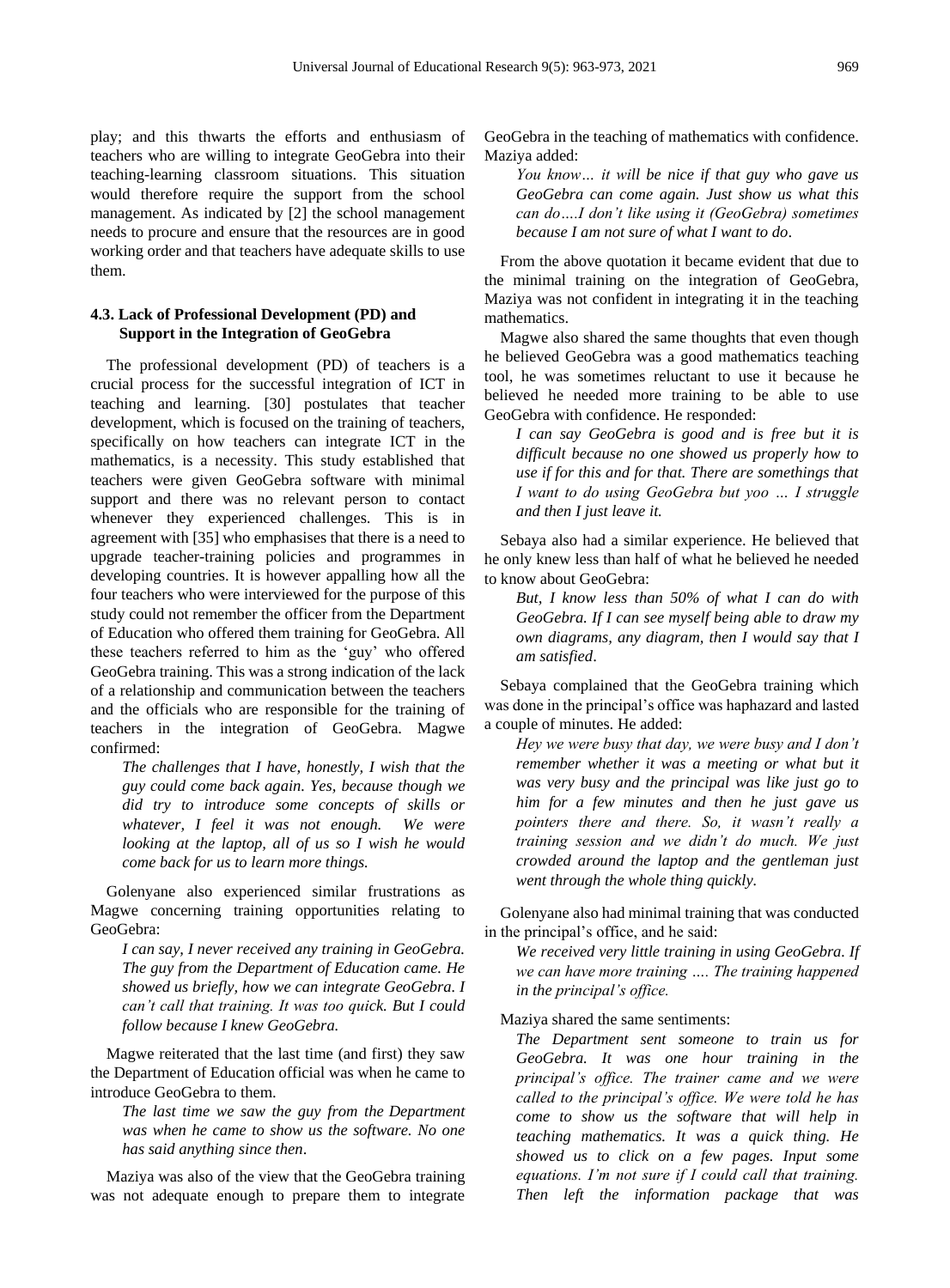## *downloaded on our laptops.*

From the above extracts, we note a brief and weak execution of training sessions concerning the integration of GeoGebra which had no follow-up. However, the lack of management support was evident as the only training received was held in the principal"s office. There was no intervention from the management for comprehensive training to take place. As such, there is a need for further research to establish the involvement of management in the integration of GeoGebra. ICT as a tool alone does not translate to success in academic subjects. Teacher development which is focused on the training of teachers, specifically on how teachers can integrate ICT in the teaching of mathematics is fundamental [31]. In fact [61] concurs that commitment and school culture are some of the important elements in facilitating the integration of ICT in the teaching and learning environment. The lack of professional development and support poses a serious hindrance in developing teachers' skills, and creating a positive attitude towards the integration of GeoGebra into mathematics lessons.

# **5. Conclusion**

With the high failure rate in high school mathematics, the integration of ICT tools and mathematics software is becoming increasingly valued as an intervention tool in upgrading performances in mathematics. Mathematics is misconstrued as being as abstract, and boring to most learners. With the advent of GeoGebra, a solution to the problem has been found; but it must be remembered that teachers are central to the success or the failure of the integration of ICT tools including GeoGebra. The evidence from the biographical information of the selected teachers in this study shows that they are qualified and experienced in teaching high school mathematics as they all hold appropriate degree qualifications together with postgraduate qualifications. However, there are challenges in the integration of GeoGebra, which are all valid. GeoGebra is a kind of mathematics software that requires some level of mathematics knowledge as well as the experience and skill in using other related ICT tools and software.

Furthermore, data from this study shows that the aspect of school security posed a challenge in the integration of GeoGebra because this resulted in the shortages of ICT resources. The integration of GeoGebra in a classroom requires at least the computer, projector and ideally the e-whiteboard. Moreover, most of these schools have limited resources which leave learners with limited access to computers to practice and enhance their independent learning. Teachers' attitude and the lack of resource availability negatively affected the delivery of GeoGebra integration. The teachers in this study indicated that they preferred using the projector when integrating GeoGebra into their mathematics lessons. However, the schools had only one projector each, and it meant that at times the projector would not be available when required.

To add to the woes of integration, teachers received "training" that only lasted about an hour. The department of education sent someone from the District, and the official downloaded the software and briefly showed how the software works. However, they saw the value of GeoGebra and independently learnt how to use it in their mathematics lessons.

There was also evidence to confirm that the lack of professional development and support was compromising the integration of GeoGebra. There is an urgent need to strengthen teachers" development and support mechanisms for the effective integration of GeoGebra. [13] recommend the provision of "cognitive support for teachers who may have, self-perceived, negative reaction to GeoGebra" as a necessary step towards the informed and viable use of GeoGebra to improve teaching and learning in mathematics. All these challenges are not insurmountable as a concerted effort and will to succeed are the ingredients to make GeoGebra integrate cohesively with mathematics teaching and learning.

Other countries call for the integration of GeoGebra into their curriculum. Such countries recommend a good understanding of GeoGebra, how to teach it and support offered to teachers so that they are better equipped to use GeoGebra in teaching and learning [53];[50]. There is therefore a need to have professional training which is focused on the integration of GeoGebra for South African high school. [65] strongly recommends better professional development of teachers to boost their readiness to integrate technology and to increase their willingness to design mathematics activities and learning strategies with technology.

The shortage of resources due to security, school management inadequacy and insufficient professional development are being cited as the major challenges in the integration of GeoGebra. There is a need for a reformed policy that tackles the security issues to deal decisively with theft and vandalism. There is a further need for policy reform on the actual curriculum, namely that it should include the integration of GeoGebra. In addition, the policy should strengthen the professional development of teachers to be able to integrate ICT software better in their teaching.

# **REFERENCES**

- [1] Abuhmaid, A. ICT training courses for teacher professional development in Jordan. Turkish Online Journal of Educational Technology, Vol.10, No.4, pp.195-210, 2011.
- [2] Al Achhab Sakina, E. J. Z. Integration of ICT in teaching mathematics. Conference Paper presented at "1<sup>st</sup> International Annual Interdisciplinary Conference". Azores,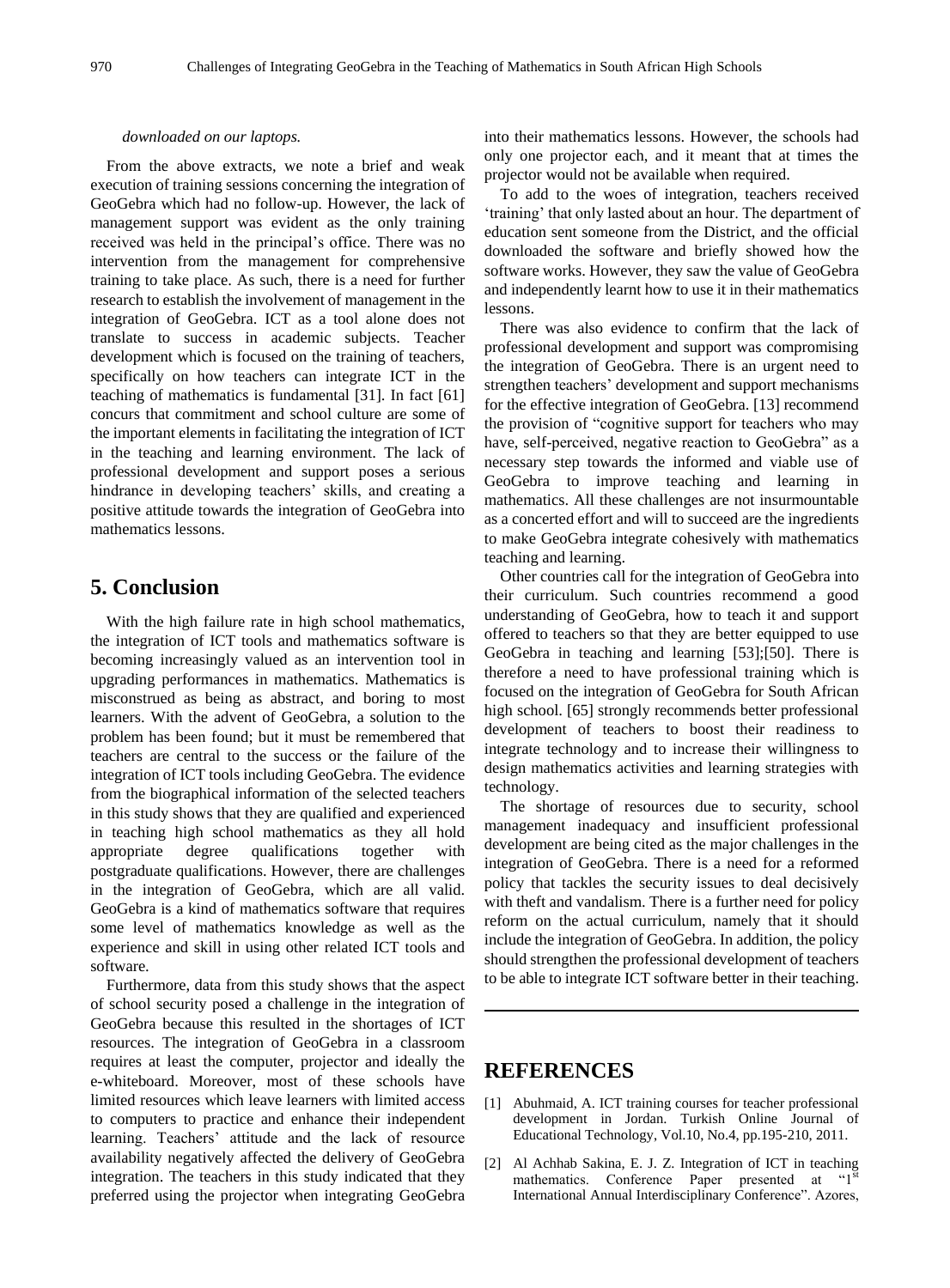Portugal. 24 -26 April 2013.

- [3] Akanmu, I. A. Effect of GeoGebra Package on learning outcomes of Mathematics (secondary school) students in Ogbomoso North Local Government Area of Oyo State, Nigeria. Master"s Thesis. Obafemi Awolowo University, Ile-Ife, Nigeria, 2015.
- [4] Akbulut, Y., Odabasi, H. F. & Kuzu, A. Perceptions of preservice teachers regarding the integration of information and communication technologies in Turkish education faculties. Turkish Online Journal of Educational Technology, Vol.10, No. 3, pp. 175-184, 2011.
- [5] Al Achhab Sakina, E.J.Z. Integration of ICT in teaching mathematics. European Scientific Journal, 9(19). [https://doi.org/10.19044/esj.2013.v9n19p%25p D](https://doi.org/10.19044/esj.2013.v9n19p%25p)ate of access: 3 Jan. 2021, 2013.
- [6] Albion, P. R., Tondeur, J., Forkosh-Baruch, A. & Peeraer, J. Teachers" professional development for ICT integration: Towards a reciprocal relationship between research and practice. Education and Information Technologies, Vol. 20 No.4, 655-673, 2015.
- [7] Alharbi, A. M. Teacher"s Attitudes towards Integrating Technology: Case Studies in Saudi Arabia and the United States. Graduate Research and Creative Practice. Masters Thesis. 58, 2013.
- [8] Assan, T. & Thomas, R. Information and communication technology integration into teaching and learning: Opportunities and challenges for commerce educators in South Africa. International Journal of Education and Development using Information and Communication Technology, Vol.8, No. (2), pp. 4-16, 2012.
- [9] Azizul, S. M. J. & Din, R. (2018). Teaching and learning mathematics of geometry using GeoGebra software via MOOC. Journal of Personalized Learning, Vol.2, No.1, pp.40-51, 2018.
- [10] Banas, J. R. Teachers' attitudes toward technology: Considerations for designing preservice and practicing teacher instruction. Community & Junior College Libraries, Vol.16, No. 2, 114-127, 2010.
- [11] Bayaga, A., Mthethwa, M. M., Bosse, M. J. & Williams, D. (2019). Impacts of implementing GeoGebra on eleventh grade student"s learning of Euclidean Geometry. South African Journal of Higher Education, Vol. 33, No.6, pp. 32-54, 2019.
- [12] Berežný, Š. (2015). What software to use in the teaching of mathematical subjects? Acta Didactica Napocensia, Vol. 8, No.1, pp. 75-85, 2015.
- [13] Bu, L., Mumba, F., Henson, H. & Wright, M. 20 13. GeoGebra in professional development: The experience of rural in-service elementary school (K-8) teachers. Online Submission, Vol. 3, No. 3, pp. 64-76 (2013).
- [14] Brzezinski, T. *GeoGebra*. https://www.GeoGebra.org/searc h/algebra%20expression. [accessed 14 August 2020], 2017.
- [15] Chigona, A., Chigona, W., Kausa, M. & Kayongo, P. An empirical survey on domestication of ICT in schools in disadvantaged communities in South Africa. International Journal of Education and Development Using ICT, Vol.6, No.2, pp 21-32, (2010).
- [16] Chimuka, A. The effect of integration of GeoGebra software in the teaching of circle geometry on grade 11 students" achievement. Unpublished Doctoral Thesis. University of South Africa, Pretoria, 2017
- [17] Choong, J. & Hale, M. Copy of properties of equilateral, isosceles, and scalene triangles equilateral, isosceles and scalene triangles. https://www.GeoGebra.org/m/hyzzdayj [accessed 15 March 2019], 2017
- [18] Cresswell, T. Place: An introduction. Hoboken, NJ: John Wiley & Sons, (2014)
- [19] Creswell, J. W. & Poth, C. N. Qualitative inquiry & research design: Choosing among five approaches (4th ed.). Los Angeles: SAGE, 2018.
- [20] Culatta, R. & Adams, B. Learning technology effectiveness. US Department of Education Office of Educational Technology. http://tech. ed. gov/learning-technology-effecti veness [Accessed 23 March 2020], 2014
- [21] Davidson, L. Y. J., Richardson, M., & Jones, D. Teachers' perspective on using technology as an instructional tool. Research in Higher Education Journal, Vol. 24, No. , pp. 1 - 25. (2014)
- [22] Department of Basic Education [DBE]. Curriculum and Assessment Policy Statement Grades 10-12, Mathematics. Pretoria: Government Printer, 2011.
- [23] De las Peñas, M. L. A. N. & Baustista, D. The Emerging Role of GeoGebra in the Philippines. Model-Centered Learning, Vol. 6, pp.217–219, 2011.
- [24] Dionys, D. (2012). Introduction of ICT multimedia into Cambodia"s teacher training centers. Australasian Journal of Educational Technology, Vol 28, No. 6, pp. 1068-1073, 2012).
- [25] Erlingsson, C. & Brysiewicz, P. (2017). A hands-on guide to doing content analysis. African Journal of Emergency Medicine, Vol 7, No. 3, pp.93-99, (2017).
- [26] Ertmer, P.A. Addressing first- and second-order barriers to change: Strategies for technology integration. *Educational Technology Research and Development*, Vol. 47, No. 4, pp. 47-61, 1999.
- [27] Ertmer, P.A., Ottenbreit-Leftwich, A.T., Sadik, O., Sendurur, E. & Sendurur, P. (2012). Teacher beliefs and technology integration practices: A critical relationship. *Computers & Education*, Vol,.59, No. 2, pp. 423-435, 2012.
- [28] Goldkuhl, G. (2012). Pragmatism vs interpretivism in qualitative information systems research. European journal of information systems, Vol. 21, No. 2, pp. 135-146, 2012.
- [29] Gunčaga, J., Majherova, J. & Jancek, M. GeoGebra as a motivational tool for teaching and learning mathematics and physics. Ruzomberok, Slovakia: Scientific Issues, MATHEMATICA1V, 2012.
- [30] Hismanoglu, M. (2012). The impact of a curricular innovation on prospective EFL teachers' attitudes towards ICT integration into language instruction. International Journal of Instruction, Vol.5, No.1, pp. 183-202, 2012.
- [31] Hohenwarter, M., & Lavicza, Z. The strength of the community: How GeoGebra can inspire technology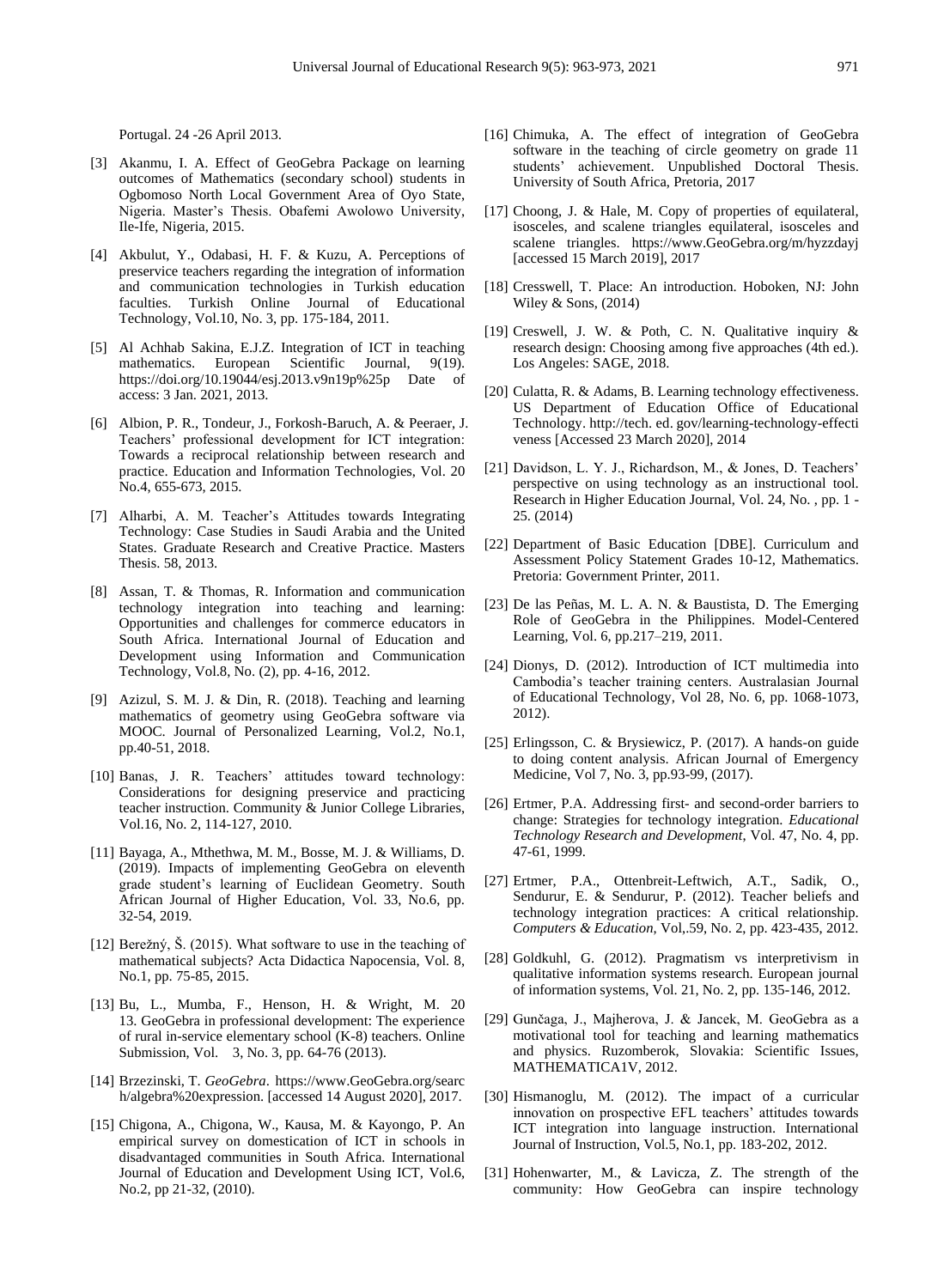integration in mathematics. In: L. Bu & R. Schoen (Eds.). Model-Centered Learning: Pathways to mathematical understanding using GeoGebra (pp. 7-12). Rotterdam: Sense Publishers, 2011

- [32] Hohenwarter, M. & Lavicza, Z. The strength of the community: How GeoGebra can inspire technology integration in mathematics teaching. MSOR Connections, Vol. 9, No.2,pp. 3-5, 2009.
- [33] Hohenwarter, M. & Preiner, J Creating mathlets with open-source tools. Journal of Online Mathematics and its Applications, 7 (July). Article ID 1574, 2007.
- [34] Hohenwarter, M., Hohenwarter, J., Kreis, Y., & Lavicza, Z. Teaching and learning calculus with free dynamic mathematics software GeoGebra. In: 11th International Congress on Mathematical Education. Monterrey, Nuevo Leon, Mexico. 6 -16 July, 2008.
- [35] Jansen, J.D. Political symbolism as policy craft: Explaining non-reform in South African education after apartheid. Journal of Education Policy, Vol 17, No. 2, pp. 199-215, 2010
- [36] Jelatu, S., Sariyasa, S., & Ardana, I. M. (2018). The effect of integrating GeoGebra software towards understanding of geometry concepts in terms of students" spatial ability. Jurnal Pendidikan dan Kebudayaan Missio, Vol 10, No. 2, pp. 162-171, 2018.
- [37] Khalil, M., Sultana, N., & Khalil, U. Exploration of mathematical thinking and its development through GeoGebra. Journal of Educational Research, Vol. 20, No. 1, pp. 83-99, 2017.
- [38] Kepceoglu, I. Teaching a Concept with GeoGebra: Periodicity of Trigonometric Functions. Educational Research and Reviews, Vol. 11, No. 8, pp. 573-581, 2016
- [39] Leask, M. & Younie, S. National models for continuing professional development: the challenges of twenty-first-century knowledge management. Professional development in education, Vol. 39, No. 2, pp. 273 -287, (2013)
- [40] Leendertz, V., Blignaut, A. S., Blignaut, H. D., Els, C. J. & Ellis, S. M. (2013). Technological pedagogical content knowledge in South African mathematics classrooms: A secondary analysis of SITES 2006 data. Pythagoras, Vol. 34, No. 2, pp. 1-9, 2013.
- [41] Lim, C. P. & Pannen, P. (2012). Building the capacity of Indonesian education universities for ICT in pre-service teacher education: A case study of a strategic planning exercise. Australasian Journal of Educational Technology, Vol. 28, No. 6, pp. 1061-1067, 2012.
- [42] Magen-Nagar, N. & Peled, B. Characteristics of Israeli schoolteachers in computer-based learning environments. Journal of Educators Online, Vol. 10, No. 1, pp. 1-34, 2013.
- [43] Majerek, D. Application of GeoGebra for teaching mathematics. Advances in Science and Technology Research Journal, Vol. 8, No. 24, pp. 51-54, 2014
- [44] Manny-Ikan, E., Dagan, O., Tikochinski, T. & Zorman, R. Using the interactive white board in teaching and learning – an evaluation of the smart classroom pilot project. Interdisciplinary Journal of E-Learning and Learning

Objects, Vol. 7, No. 1, pp. 249-273, 2011.

- [45] Mdlongwa, T. Information and communication technology (ICT) as a means of enhancing education in schools in South Africa: Challenges, benefits and recommendations. AISA Policy Brief, Vol. 80, pp. 1-8, 2012.
- [46] Mosia, M. S. Improving teachers' technological pedagogical content knowledge for teaching Euclidean geometry using integrated information communication technologies software. Unpublished Doctoral Thesis. University of the Free State, Bloemfontein, 2016.
- [47] Mthethwa, M. Application of GeoGebra on Euclidean geometry in rural high schools - Grade 11 learners. Doctoral Thesis. University of Zululand, Ngoya, 2015.
- [48] Mudaly, V., & Fletcher, T. (2019). The Effectiveness of GeoGebra when Teaching Linear Functions using the IPad. Problems of Education in the 21st Century, Vol. 77, No.1, 2019.
- [49] Mushipe, M. & Ogbonnaya, U. I. GeoGebra and grade 9 learners" achievement in linear functions. International Journal of Emerging Technologies in Learning, Vol. 14, No. 8, pp. 206-219, 2019.
- [50] Myers, M. D. Qualitative research in business management. London: Sage, 2019.
- [51] National Planning Commission. (2012). National Development Plan 2030. "Our future - make it work". Pretoria: Government Printer, 2012.
- [52] Ndlovu, N. S. & Lawrence, D. The quality of ICT use in South African classrooms. Conference Paper presented at "Towards Carnegie III Strategies to Overcome Poverty and Inequality. Cape Town, South Africa. 3 – September 2012.
- [53] Noorbaizura, T. & Leong, K. E. Effects of students' achievement in fractions using GeoGebra. Malaya: University of Malaya Press, 2013.
- [54] Reddy, V., Zuze, T. L., Visser, M., Winnaar, L., Juan, A., Prinsloo, C. H., Arends, F., & Rogers, S. Beyond benchmarks: What twenty years of TIMSS data tell us about South African education. Pretoria: HSRC Press, 2015.
- [55] Saavedra, A. R. & Opfer, V. D. Learning 21st century skills require 21st century teaching. Phi Delta Kappan, Vol. 94, No. 2, pp. 8-13, 2012.
- [56] Saha, R. A., Ayub, A. F. M., & Tarmizi, R. A. The effects of GeoGebra on mathematics achievement: enlightening coordinate geometry learning. Procedia - Social and Behavioral Sciences, Vol. 8, pp. 686-693, 2010.
- [57] Shadaan, P. & Eu, L. K. (2013). Effectiveness of using GeoGebra on Students" Understanding in Learning Circles. The Malaysian Online Journal of Educational Technology, Vol. 1, No. 4).
- [58] Sedibe, M. Inequality of access to resources in previously disadvantaged South African high schools. *Journal of Social Sciences*, Vol. 28, No. 2, pp. 129-135, 2011.
- [59] Sivakova, D., Kochoska, J., Ristevska, M. & Gramatkovski, B. (2017). ICT - The Educational programs in teaching mathematics. TEM Journal Technology, Education,